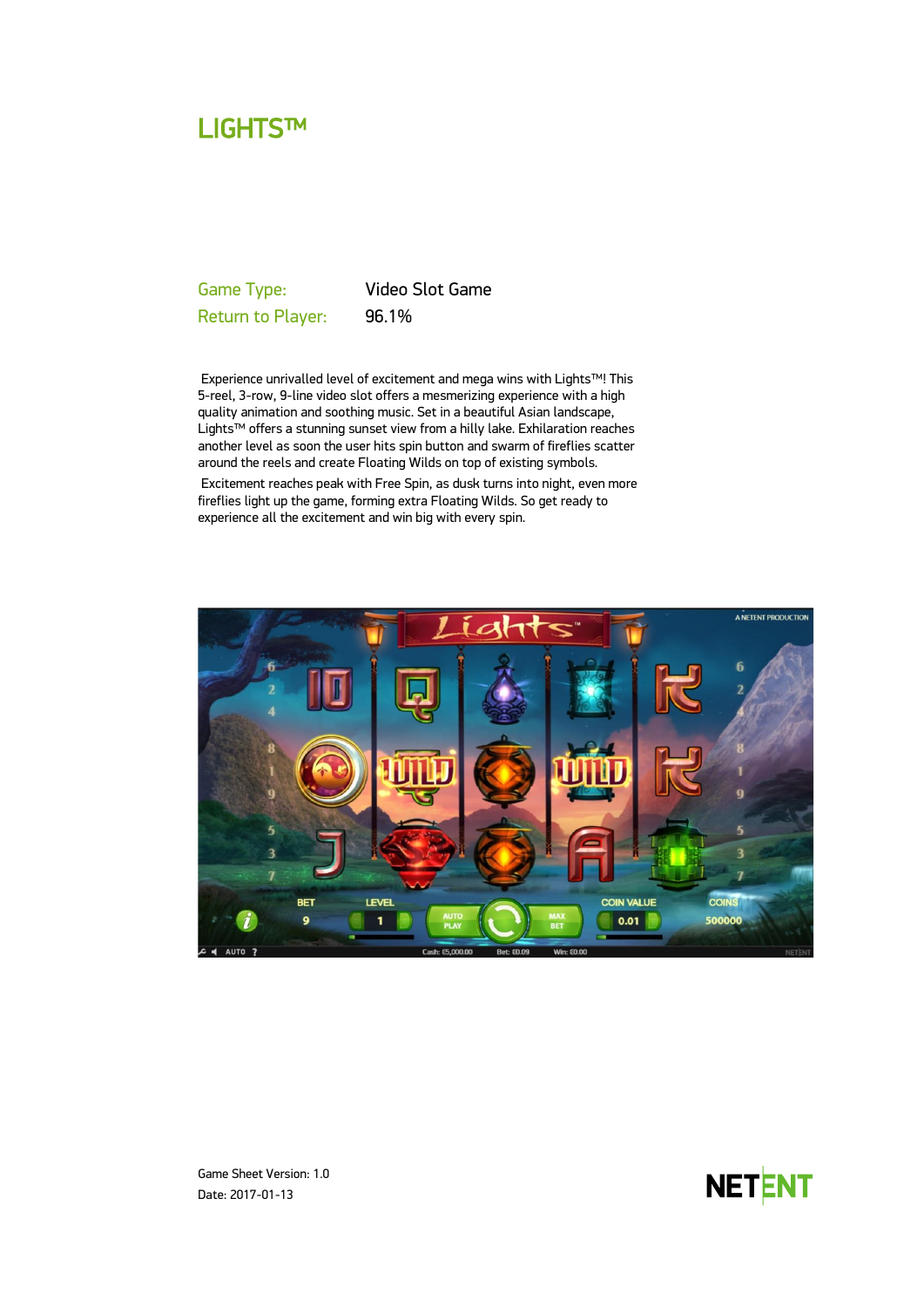| <b>GENERAL INFORMATION</b>                                                    |                                                                                                                                                                                                                                                                                                                                                                                                                                                                                                                          |  |
|-------------------------------------------------------------------------------|--------------------------------------------------------------------------------------------------------------------------------------------------------------------------------------------------------------------------------------------------------------------------------------------------------------------------------------------------------------------------------------------------------------------------------------------------------------------------------------------------------------------------|--|
| Game Type                                                                     | Video Slot Game                                                                                                                                                                                                                                                                                                                                                                                                                                                                                                          |  |
| Reel Type                                                                     | Spinning Reels                                                                                                                                                                                                                                                                                                                                                                                                                                                                                                           |  |
| Reels, Lines                                                                  | 5 reels, 3 rows, 9 bet lines (fixed)                                                                                                                                                                                                                                                                                                                                                                                                                                                                                     |  |
| Default Bet Levels                                                            | $1 - 10$                                                                                                                                                                                                                                                                                                                                                                                                                                                                                                                 |  |
| Default Coin Values $(\epsilon)$                                              | 0.01, 0.02, 0.05, 0.1, 0.2, 0.5, 1                                                                                                                                                                                                                                                                                                                                                                                                                                                                                       |  |
| Default Min / Max Bet $(\epsilon)$                                            | 0.09 / 90                                                                                                                                                                                                                                                                                                                                                                                                                                                                                                                |  |
| Minimum Free Round Values<br>(Please check your current free<br>round values) | Bet level 1, 9 bet lines, $\epsilon$ 0.01 coin value (cost $\epsilon$ 0.09)                                                                                                                                                                                                                                                                                                                                                                                                                                              |  |
| <b>GAME FEATURES</b>                                                          |                                                                                                                                                                                                                                                                                                                                                                                                                                                                                                                          |  |
|                                                                               | • Wild substitutions<br>• Free Spins                                                                                                                                                                                                                                                                                                                                                                                                                                                                                     |  |
| <b>PAYOUT</b>                                                                 |                                                                                                                                                                                                                                                                                                                                                                                                                                                                                                                          |  |
| Return to Player                                                              | 96.1%                                                                                                                                                                                                                                                                                                                                                                                                                                                                                                                    |  |
| Default Maximum Win                                                           | $\epsilon$ 10 000 / 10 000 coins – on a single bet line                                                                                                                                                                                                                                                                                                                                                                                                                                                                  |  |
| Hit Frequency                                                                 | 29.3%                                                                                                                                                                                                                                                                                                                                                                                                                                                                                                                    |  |
| <b>RESPONSIBLE GAMING</b>                                                     |                                                                                                                                                                                                                                                                                                                                                                                                                                                                                                                          |  |
| <b>Player Limits</b>                                                          | Player and casino operator can set the following play limits: Bet & loss<br>$\bullet$<br>per session, day, week or month. Block all play for a specified period of<br>time. Restrict session play length in minutes.<br>• Playing for real is restricted by player account funds (i.e. cannot play for<br>credit).<br>• (Italy jurisdiction only) Player can initially have a maximum of 1.000 $\epsilon$ in<br>the wallet. Since each game is a user session, the player's wallet may<br>exceed this limit during play. |  |
| Other                                                                         | • Play for Fun<br>• Variable coin values<br>Variable bet levels<br>$\cdot$ G4 mode                                                                                                                                                                                                                                                                                                                                                                                                                                       |  |
| <b>TECHNICAL INFORMATION</b>                                                  |                                                                                                                                                                                                                                                                                                                                                                                                                                                                                                                          |  |
| Game ID                                                                       | fireflies_not_mobile (basic wallet)<br>fireflies_not_mobile_sw (seamless wallet)                                                                                                                                                                                                                                                                                                                                                                                                                                         |  |
| Display Resolution                                                            | 1280 x 720                                                                                                                                                                                                                                                                                                                                                                                                                                                                                                               |  |
| Aspect Ratio                                                                  | 16:9                                                                                                                                                                                                                                                                                                                                                                                                                                                                                                                     |  |
| Technology                                                                    | HTML5                                                                                                                                                                                                                                                                                                                                                                                                                                                                                                                    |  |
| Deployment                                                                    | Refer to CasinoModule Help for information about launching CasinoModule<br>games.                                                                                                                                                                                                                                                                                                                                                                                                                                        |  |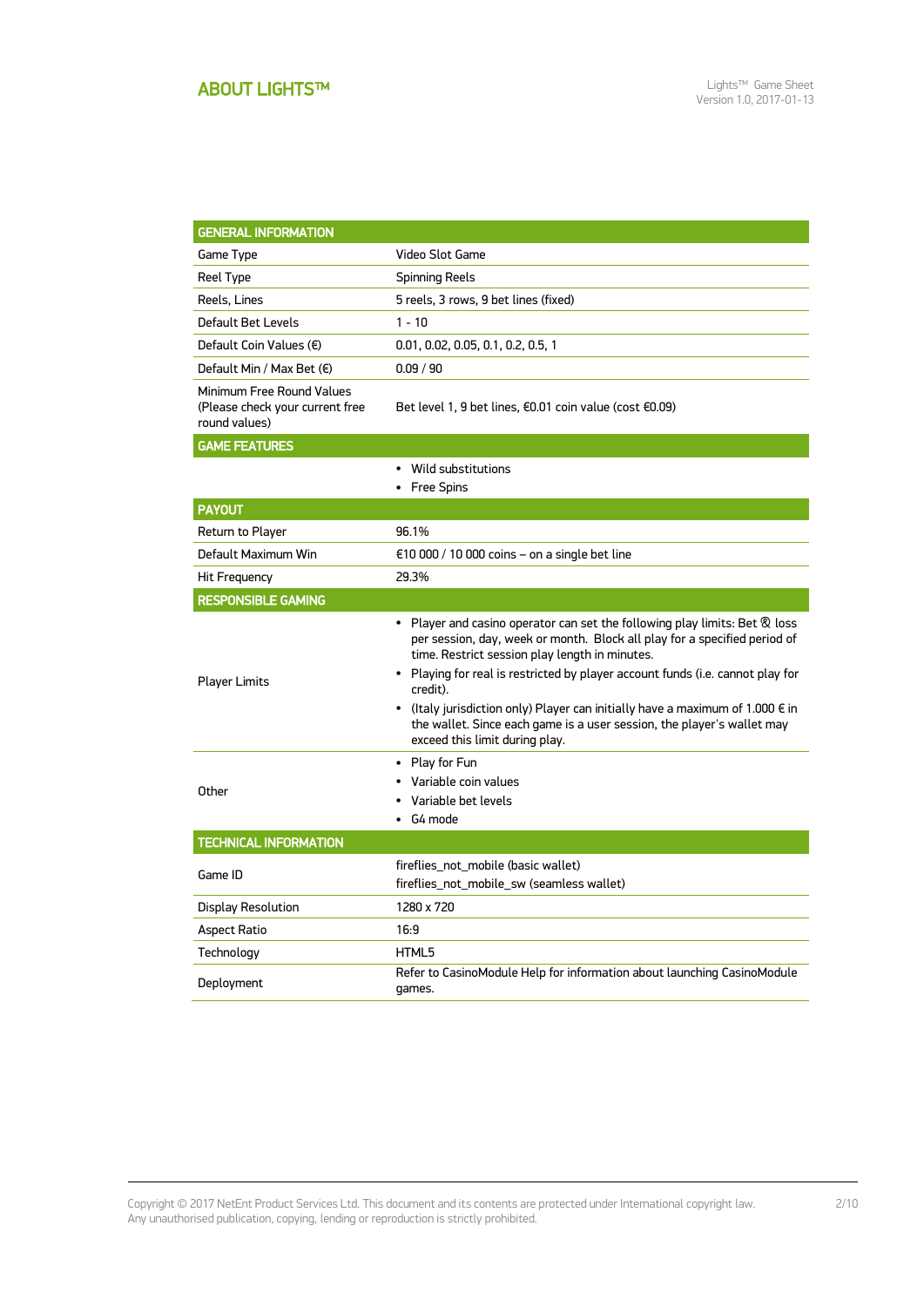<span id="page-2-0"></span>

Lights graphics



Main game

## Game Theme & Graphics

Lights™ offers a mesmerizing experience with its interactive animation and glimmering fireflies that transition from one Wild symbol to another. The backdrop of this game is a beautiful mountain valley with an Asian overtone and the lantern-shaped symbols. Chances of bigger wins increase as the fireflies float the reels, illuminating symbols with the wild feature.

## Main Game

Players can select the coin value and bet level before starting the game round.

• Game actions. The buttons on the key pad perform the following different game actions:

| I FVFI<br>10               | Clicking the left and right arrows increases<br>and decreases the bet level (i.e. number of<br>coins per bet line) by 1. To increase or<br>decrease faster, the player can click and drag<br>the slider helow. |
|----------------------------|----------------------------------------------------------------------------------------------------------------------------------------------------------------------------------------------------------------|
|                            | Clicking the Spin button starts a game round<br>at the current het level and coin value.                                                                                                                       |
| <b>MAX</b><br><b>BET</b>   | MAX BET plays the game at the highest bet<br>level and the current coin value.                                                                                                                                 |
| <b>COIN VALUE</b><br>1.00  | Clicking the left and right arrows increases<br>and decreases the coin value to the next level.<br>To increase or decrease faster, the player can<br>click and drag the slider below.                          |
| <b>AUTO</b><br><b>PLAY</b> | Clicking AUTOPLAY automatically plays the<br>game for the selected number of rounds.                                                                                                                           |



Even more Wilds form during Free Spins

## Floating Wild

During every spin, fireflies swarm the reels and randomly create Floating Wilds on top of the symbols.

In the main game, between 2 and 4 Floating Wilds are created every time. In Free Spins the odds of winning increase even more between 3 and 6 Floating Wilds form every time the reels spin!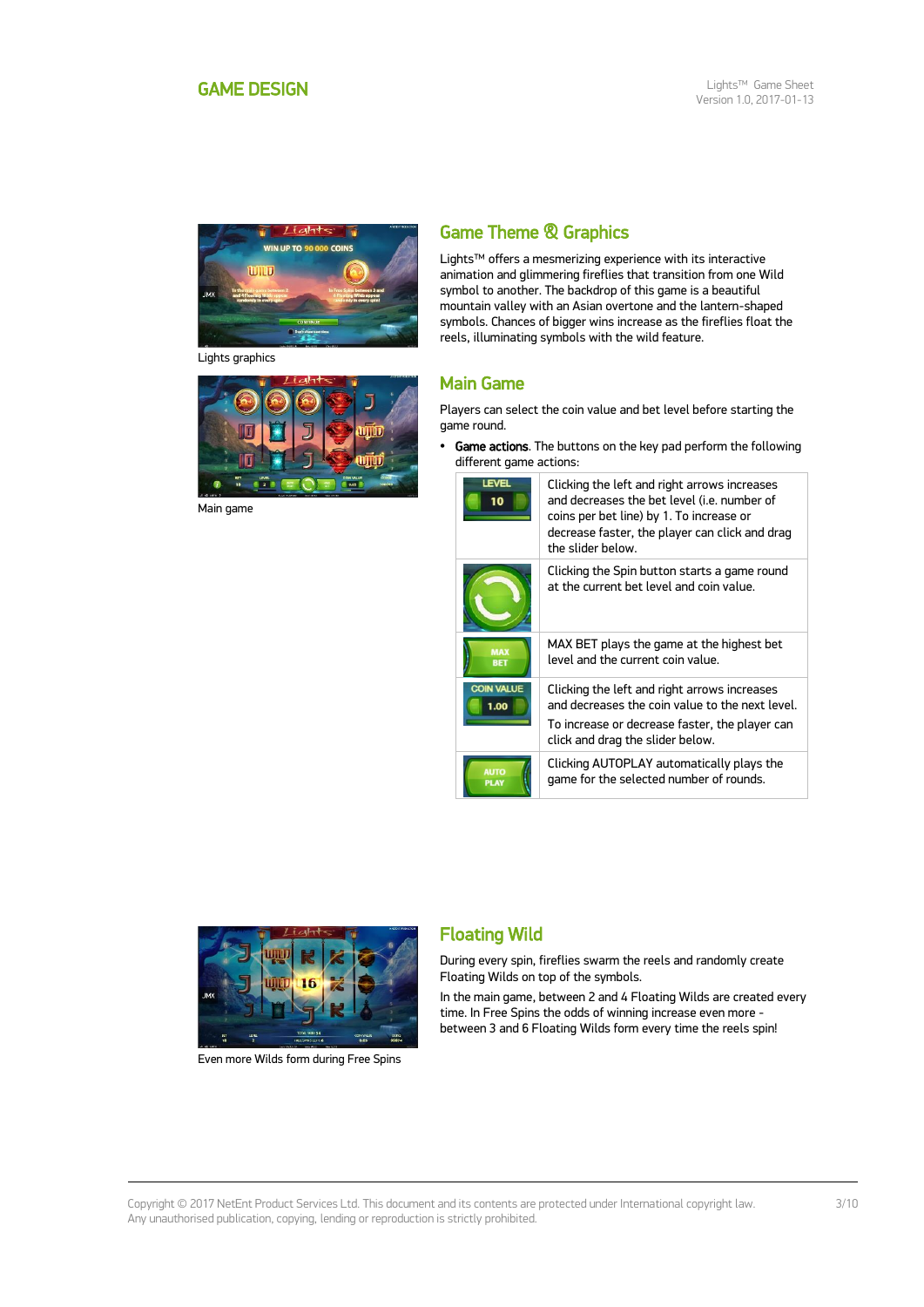

Scatter symbol

## Free Spins

Scatter symbols in both the main game and in Free Spins activate the Free Spins feature and pay out according to the table below.

| <b>SCATTER</b><br><b>SYMBOLS</b> | <b>FREE SPINS</b><br><b>WON</b> |
|----------------------------------|---------------------------------|
| 3                                | 10                              |
| 4                                | 20                              |
| 5                                | 30                              |



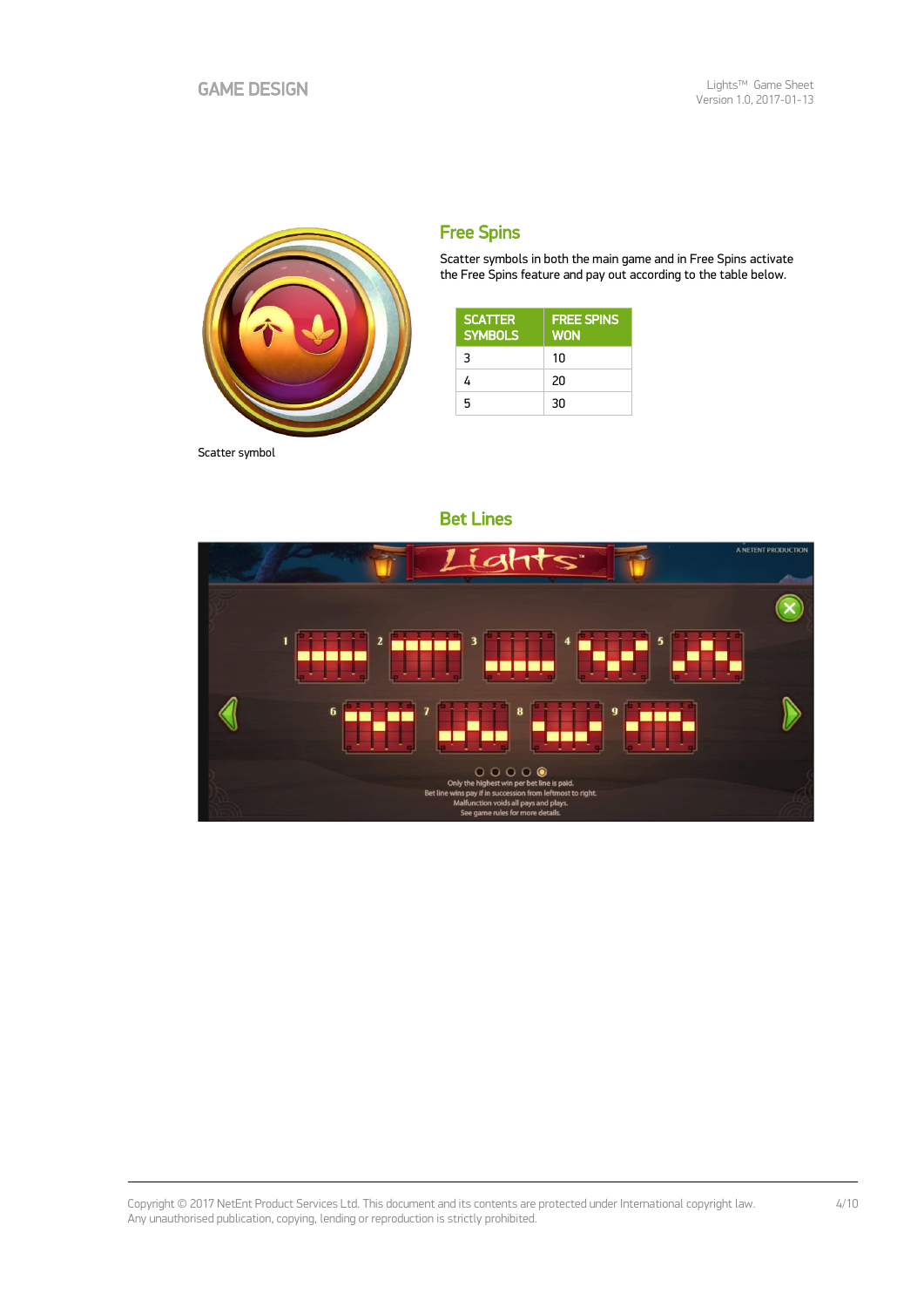## <span id="page-4-0"></span>Payout Summary

GAME RETURN TO PLAYER (RTP)

- $\cdot$  Total: 96.1%
- Base: 71.7 %
- Free Spins: 24.4 %

**HIT FREQUENCY** 

- $\bullet$  Any win: 29.3 %
- Into Free Spins: 0.54%

### MAXIMUM PAYOUT

- Main Game: €10 000 / 10 000 coins on a single bet line
- Main Game: €90 000 / 90 000 coins max coinciding win
- Freespins: €10 000 / 10 000 coins
- Freespins: €90 000 / 90 000 coins max coinciding win

Note: The maximum win of a game round may be higher than the maximum coinciding win, since a game round may include several spins.

#### PAYOUT RULES IN MAIN GAME

- Bet line wins pay if in succession from the leftmost reel to the rightmost reel.
- A bet line win in coins is equal to the value shown in the PAYTABLE multiplied by the bet level.
- A bet line win in currency is equal to the win in coins multiplied by the coin value.
- Only the highest win per bet line is paid.
- Simultaneous wins on different bet lines are added.

#### PAYOUT RULES IN FREE SPINS

- Free Spins are played at the same bet level and coin value as the round that activated the Free Spins.
- Free Spin wins are added to any initial bet line wins.
- Additional Free Spins won are automatically added to the current Free Spins.
- At the end of Free Spins, the game returns to the round that activated Free Spins.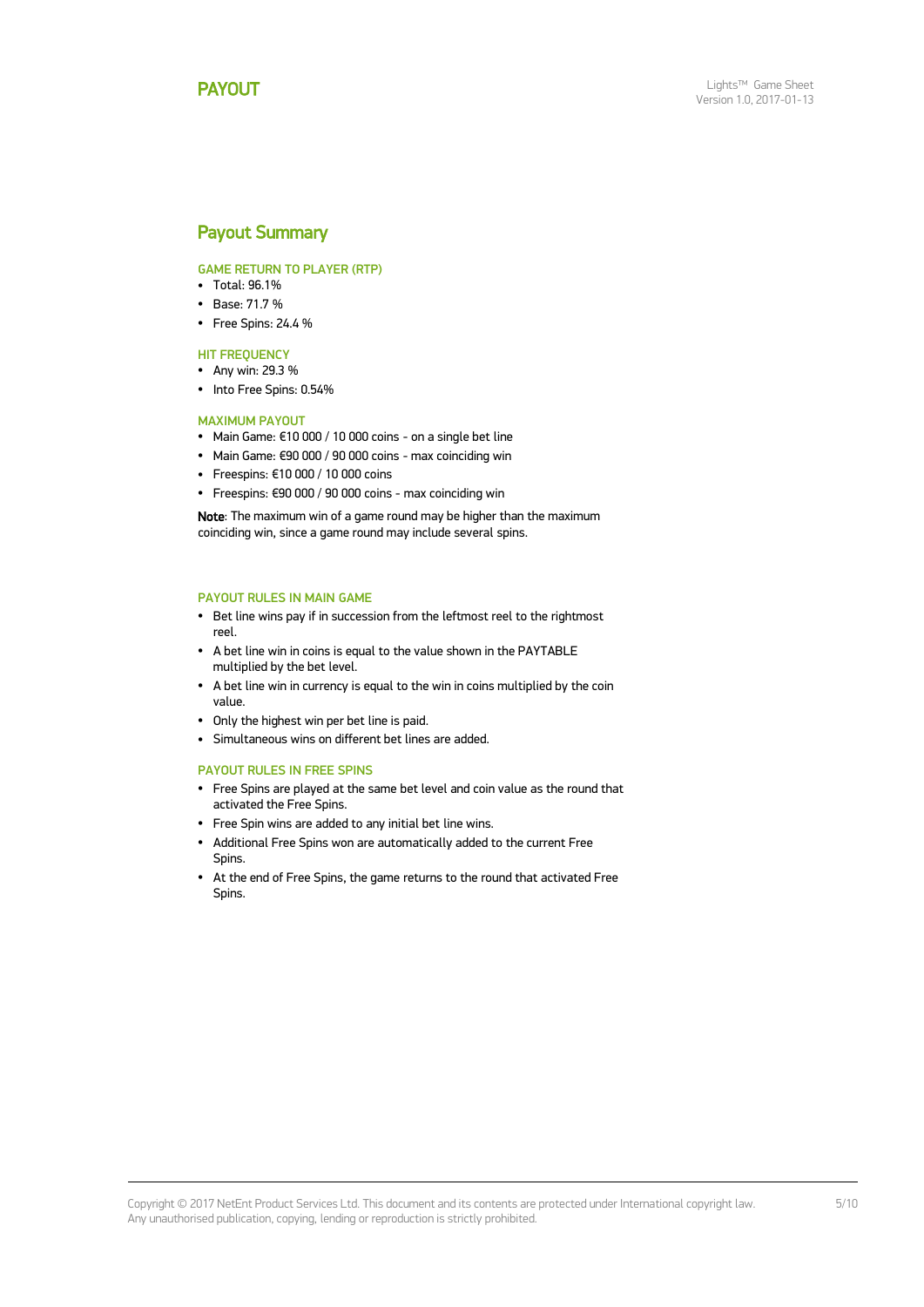## Paytable







Paytable page 2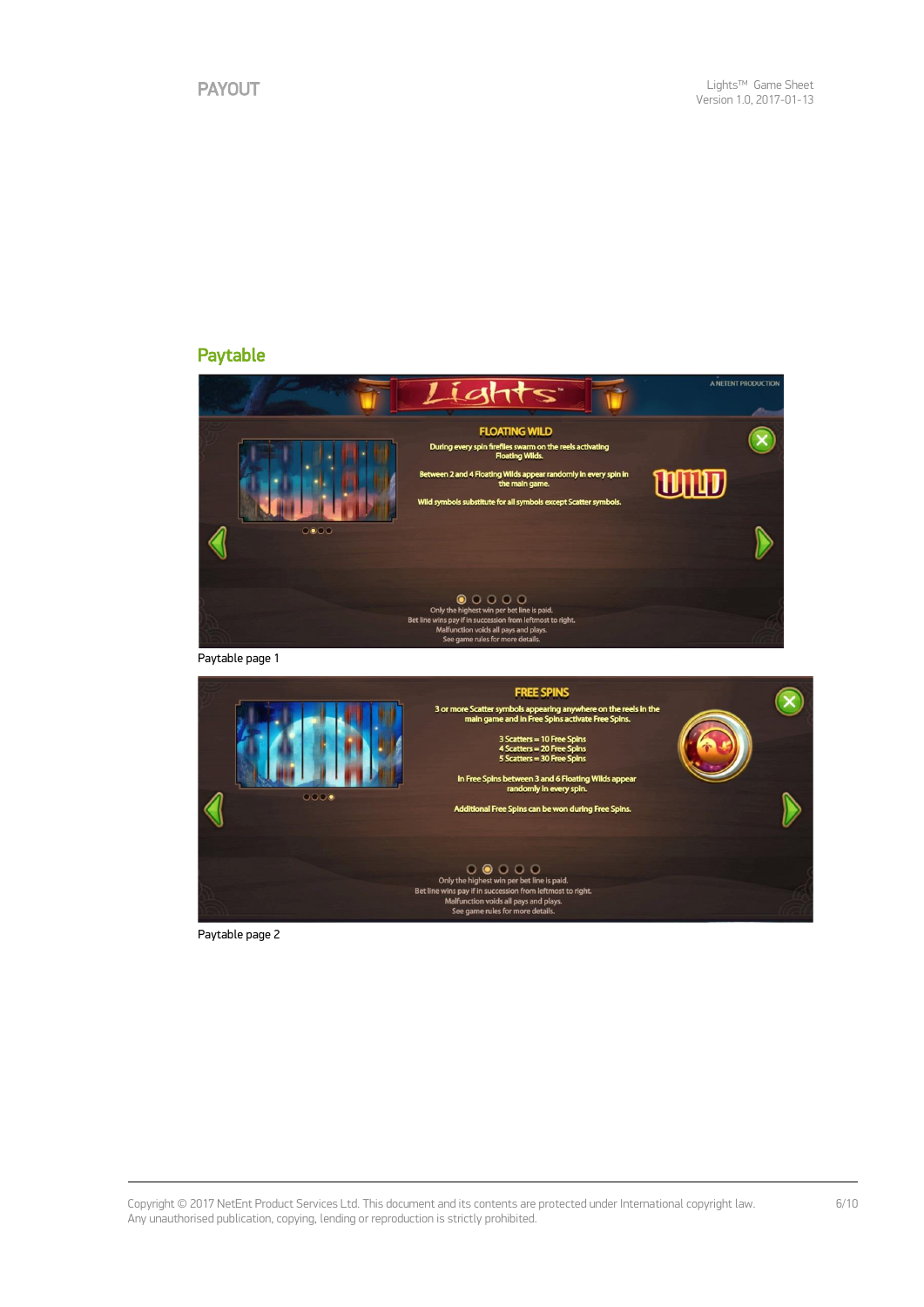

Paytable page 3







Paytable page 5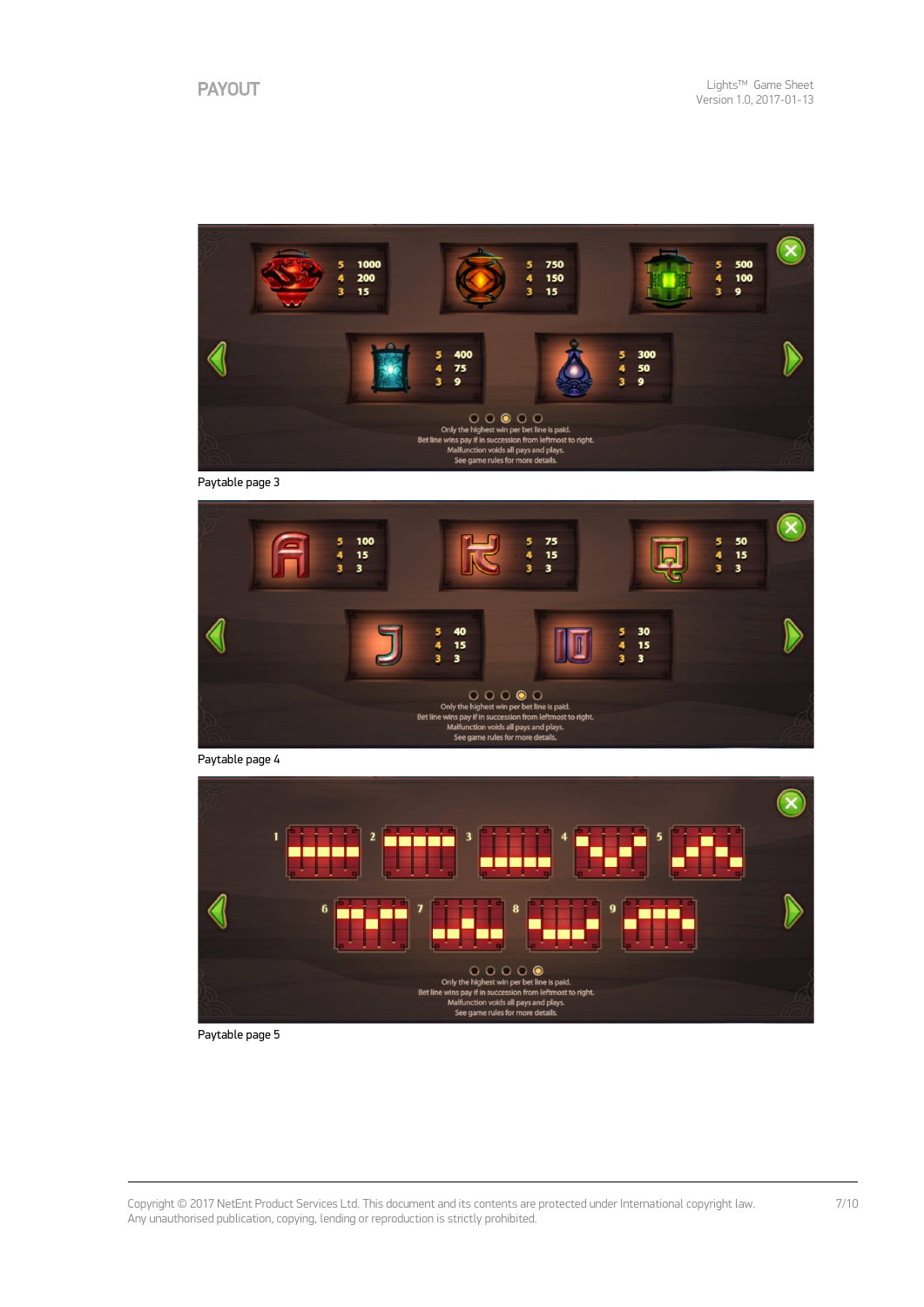## Randomisation

#### RANDOM NUMBER GENERATOR (RNG)

The algorithm used for random number generation (RNG) is Fortuna, a cryptographically secure pseudorandom number generator (PRNG) devised by Bruce Schneier and Niels Ferguson. For more information, see the document Random Number Generation.

The Random Number Generator and its implementation has been tested and approved/certified for randomness according to prevailing industry standards by an accredited, independent, 3rd party test facility.

#### ALGORITHM FOR A RANDOM REEL POSITION

A reel represents an array of symbols where each symbol has an index ("a position").

- 1. A random number between 0 (zero) and the length of the reel is acquired.
- 2. The random number is added to the game as "the new reel position to use".

### Malfunction Management

If a player attempts to access a game using an invalidated session, (for example, due to inactivity or system restart) an error message is displayed in the game. The player can then log on again and resume game play. The game state is always stored so the player can resume game play exactly where he or she left off.

In case of an HTTP error, network timeout or server error a "technical error" message will be displayed to the player and the game will stay in an "unavailable" state until the player reloads the game at a time when the game becomes available.



If a session times out, a "session timeout" message will be displayed to the player and the game will stay in an "unavailable" state until the player reloads the game.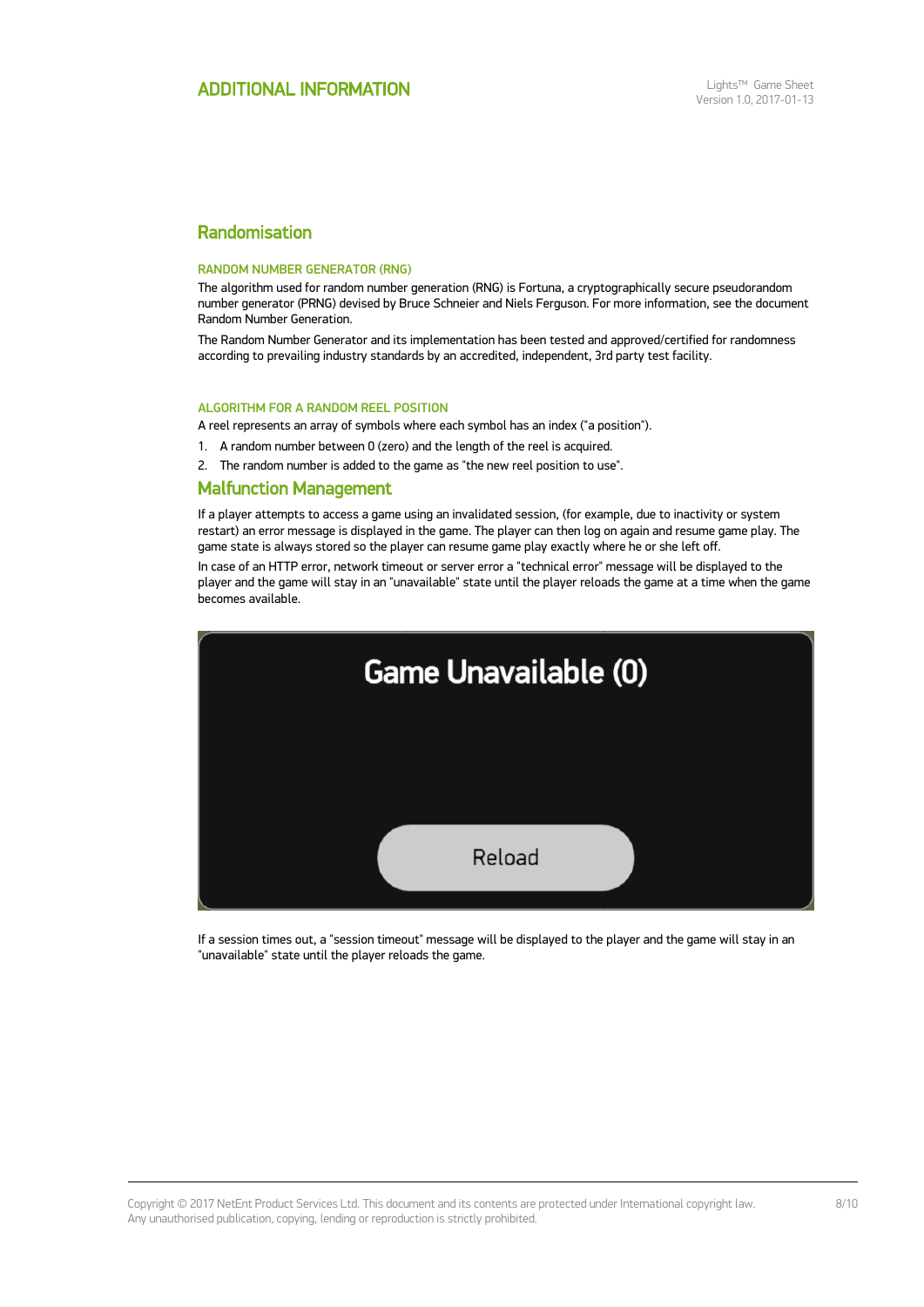

In case of an "out of money" event, an "out of money" message will be displayed to the player and the game will stay in an "unavailable" state until the player reloads the game.



(Italy jurisdiction only) Further information on management of malfunctions is also described in section 3.2.1 of the Gaming Platform (Progetto Della Piattaforma Di Gioco) document. This document provides details on how a player is informed of balance return payments and the technical process.

Information regarding session timeouts and malfunctions is provided to the player via the game rules. Specifically, the player is informed that "In the event of malfunction of the gaming hardware/software, all affected game bets and payouts are rendered void and all affected bets refunded."

### Information to the Player

Players receive a response required message every hour of continuous play: They cannot continue playing unless they respond to the message which provides them with details about the amount bet and won so far during game play.

Players also have access to their game session history and game rules from within the game at all times.

## Game Simulation

A demo version of the game is available at http://www.netent.com/games/